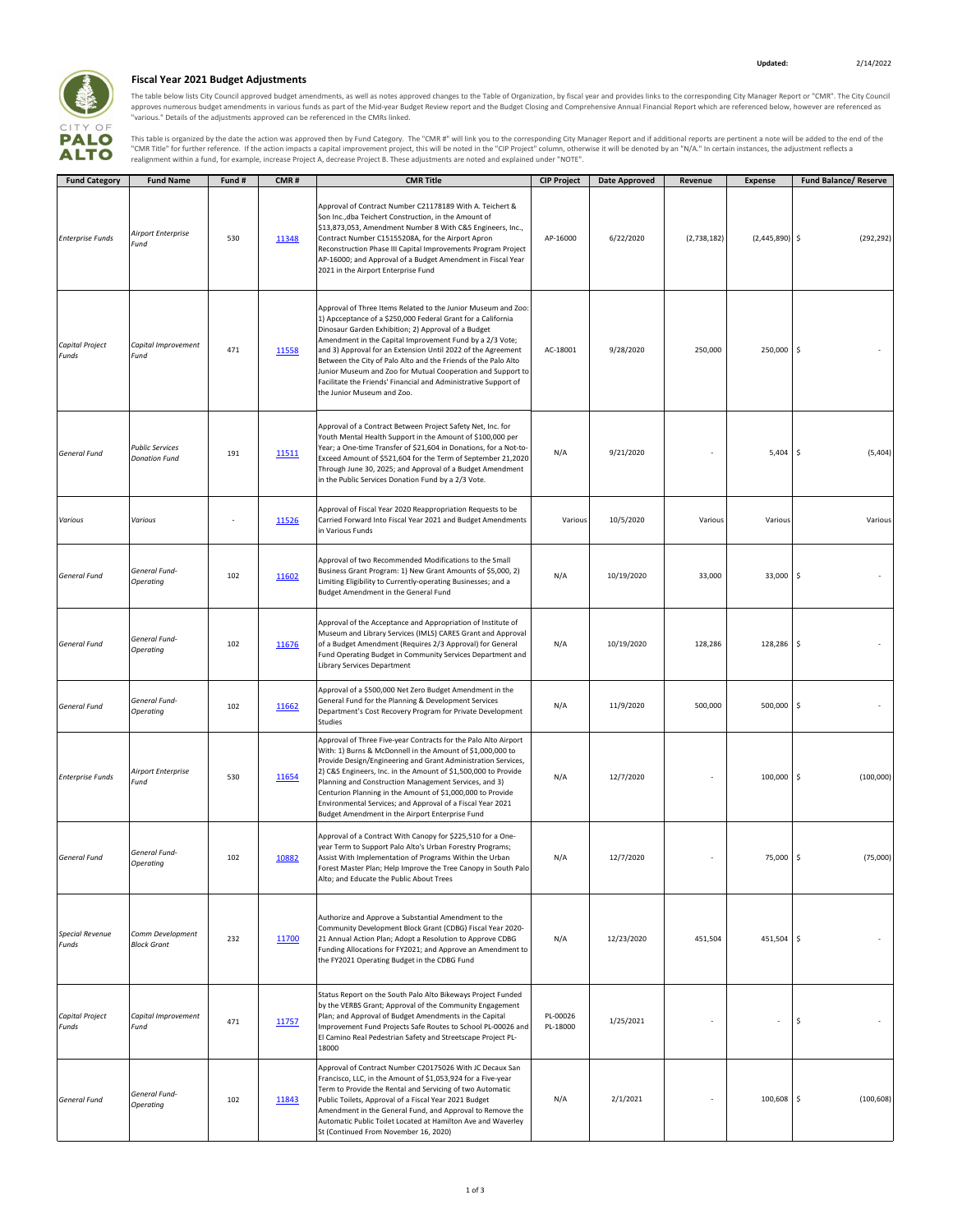

## **Fiscal Year 2021 Budget Adjustments**

The table below lists City Council approved budget amendments, as well as notes approved changes to the Table of Organization, by fiscal year and provides links to the corresponding City Manager Report or "CMR". The City C

This table is organized by the date the action was approved then by Fund Category. The "CMR #" will link you to the corresponding City Manager Report and if additional reports are pertinent a note will be added to the end

| <b>Fund Category</b>            | <b>Fund Name</b>                          | Fund # | CMR#  | <b>CMR Title</b>                                                                                                                                                                                                                                                                                                                                                                                                                                                                                                                                                                                                              | <b>CIP Project</b>                                                   | <b>Date Approved</b> | Revenue   | <b>Expense</b>   | <b>Fund Balance/ Reserve</b> |
|---------------------------------|-------------------------------------------|--------|-------|-------------------------------------------------------------------------------------------------------------------------------------------------------------------------------------------------------------------------------------------------------------------------------------------------------------------------------------------------------------------------------------------------------------------------------------------------------------------------------------------------------------------------------------------------------------------------------------------------------------------------------|----------------------------------------------------------------------|----------------------|-----------|------------------|------------------------------|
| <b>Enterprise Funds</b>         | <b>Wastewater Collection</b><br>Operating | 527    | 11969 | Approval of Construction Contract C21180619 With Cratus, Inc.,<br>in the Amount of \$1,682,000 for Phase III of the Cross Bore<br>Verification, Inspection<br>and Assessment Program, and Authorization to Execute and<br>Negotiate Related Change Orders in the Amount of \$168,200 for<br>a Total Not-to-Exceed<br>Amount of \$1,850,200                                                                                                                                                                                                                                                                                    | WC-15001                                                             | 2/8/2021             |           |                  | \$                           |
| Various                         | Various                                   |        | 11872 | Review the FY2021 Mid-Year Budget Review and Approve<br>Budget Amendments in Various Funds; Provide Direction on (a)<br>Potential Rent Forgiveness Programs for City Tenants and (b)<br>Waiver of the Business Registry Certificate and Downtown<br><b>Business Improvement District Fees</b>                                                                                                                                                                                                                                                                                                                                 | Various                                                              | 3/1/2021             | Various   | Various          | Various                      |
| General Fund                    | General Fund-<br>Operating                | 102    | 12111 | Approval of the Revised Community and Economic Recovery<br>Workplan and a Budget Amendment in the General Fund                                                                                                                                                                                                                                                                                                                                                                                                                                                                                                                | N/A                                                                  | 3/22/2021            |           |                  | \$                           |
| Capital Project<br>Funds        | Capital Improvement<br>Fund               | 471    | 12071 | JMZ Exhibit Agreement, Grant Acceptance/Budget<br>Amendment, Donor Recognition, & License with Stanford                                                                                                                                                                                                                                                                                                                                                                                                                                                                                                                       | AC-18001                                                             | 4/19/2021            | 14,325    | 14,325           | ۱\$                          |
| Capital Project<br>Funds        | Capital Improvement<br>Fund               | 471    | 12182 | Review and Approve Fiscal Year 2021 Capital Project Budget<br>Reductions of \$2.5 Million and Approve a Budget Amendment<br>in the Capital Improvement Fund                                                                                                                                                                                                                                                                                                                                                                                                                                                                   | PE-13011<br>PE-86070<br>PO-11011<br>PL-15002                         | 5/3/2021             |           | $(2,541,500)$ \$ | 2,541,500                    |
| <b>Special Revenue</b><br>Funds | Law Enforcement<br>Services               | 248    | 12158 | Approval of the Acceptance and Appropriation of State of<br>California Citizens Options for Public Safety (COPS) Funds and<br>Approval of a Budget Amendment (Requires 2/3 Approval) in<br>the Supplemental Law Enforcement Services Fund                                                                                                                                                                                                                                                                                                                                                                                     | N/A                                                                  | 5/10/2021            | 105,106   | 105,106          | l\$                          |
| <b>Enterprise Funds</b>         | Electric Fund -<br>Operating              | 523    | 12026 | Approval of Contract C21179800A With Pacific International<br>Electric Company, Inc. in the Amount of \$943,639 for the<br>Underground District 46 Completion Project, and Authorization<br>to Execute and Negotiate Related Change Orders in the Amount<br>of \$188,728 for a Total Not-to-Exceed Amount of \$1,132,367;<br>and Approval of Budget Amendment in the Electric Fund                                                                                                                                                                                                                                            | EL-12001                                                             | 6/7/2021             |           | 500,000          | (500,000)<br>-\$             |
| <b>Enterprise Funds</b>         | <b>Electric Fund -</b><br>Operating       | 523    | 12055 | Recommendation to Authorize the City Manager or Designee to<br>Execute a Five-year General Services Agreement With Western<br>Machinery Electric Inc. for Repair and Maintenance of Electricity<br>Generators at the Municipal Service Center in an Amount Not-to-<br>Exceed \$592,248; to Negotiate and Execute one or More Task<br>Orders for Additional Services, as Needed, in an Amount Not-to-<br>Exceed \$300,000, for a Total Not-to-Exceed Agreement Amount<br>of \$892,248; and Approve a Budget Amendment in the Electric<br>Fund                                                                                  | N/A                                                                  | 6/7/2021             |           | $616,512$ \$     | (616, 512)                   |
| <b>General Fund</b>             | General Fund-<br>Operating                | 102    | 12234 | Policy and Service Committee Recommends Approval of Rent<br>Forgiveness Program for Tenants in City Buildings and Approve<br>a Budget Amendment in the General Fund                                                                                                                                                                                                                                                                                                                                                                                                                                                           | N/A                                                                  | 6/7/2021             |           |                  | \$                           |
| <b>Capital Project</b><br>Funds | Capital Improvement<br>Fund               | 471    | 12128 | Approval of: 1) a Construction Contract With Azulworks, Inc., in<br>the Amount of \$2,667,054 for the Palo Alto Fiscal Year 2021<br><b>Street Resurfacing</b><br>Project (Capital Improvement Program Projects PE-86070, PE-<br>09003, PER21004, PO-12001, PO-89003, PL-04010, PL-05030,<br>and OS-09001); 2) Authorization for the City Manager or his<br>Designee to Negotiate and Execute Related Change Orders to<br>the Contract With Azulworks, Inc. for Additional but Unforeseen<br>Work that may Develop During the Project, Not-to-Exceed<br>\$266,706; and 3) Budget Amendments in the Capital<br>Improvement Fund | PE-09003<br>PO-12001<br>PO-89003<br>PL-05030<br>PL-04010<br>OS-09001 | 6/14/2021            |           | $(276, 200)$ \$  | 276,200                      |
| <b>General Fund</b>             | General Fund-<br>Operating                | 102    | 12287 | Accept the Fiscal Year (FY) 2021 Third Quarter Financial Status<br>Report and Approve the FY 2021 Budget Amendment in the<br>General Fund                                                                                                                                                                                                                                                                                                                                                                                                                                                                                     | N/A                                                                  | 6/14/2021            | 6,850,000 | 6,850,000 \$     |                              |
| <b>Enterprise Funds</b>         | <b>Fiber Optics</b>                       | 533    | 12305 | Approval of Amendment Number 2 to Contract Number<br>C20176363 With Magellan Advisors, LLC, for; 1) a Detailed<br>Engineering Design of the new Fiber Backbone Expansion and<br>Fiber-to-the-Home; 2) to Increase Compensation for a Total Not-<br>to-Exceed Amount of \$2,914,331; and 3) Approval of a Budget<br>Amendment in Fiscal Year (FY21) for the Fiber Optics<br>Fund                                                                                                                                                                                                                                               | FO-16000                                                             | 6/21/2021            |           | 1,068,255 \$     | (1,068,255)                  |